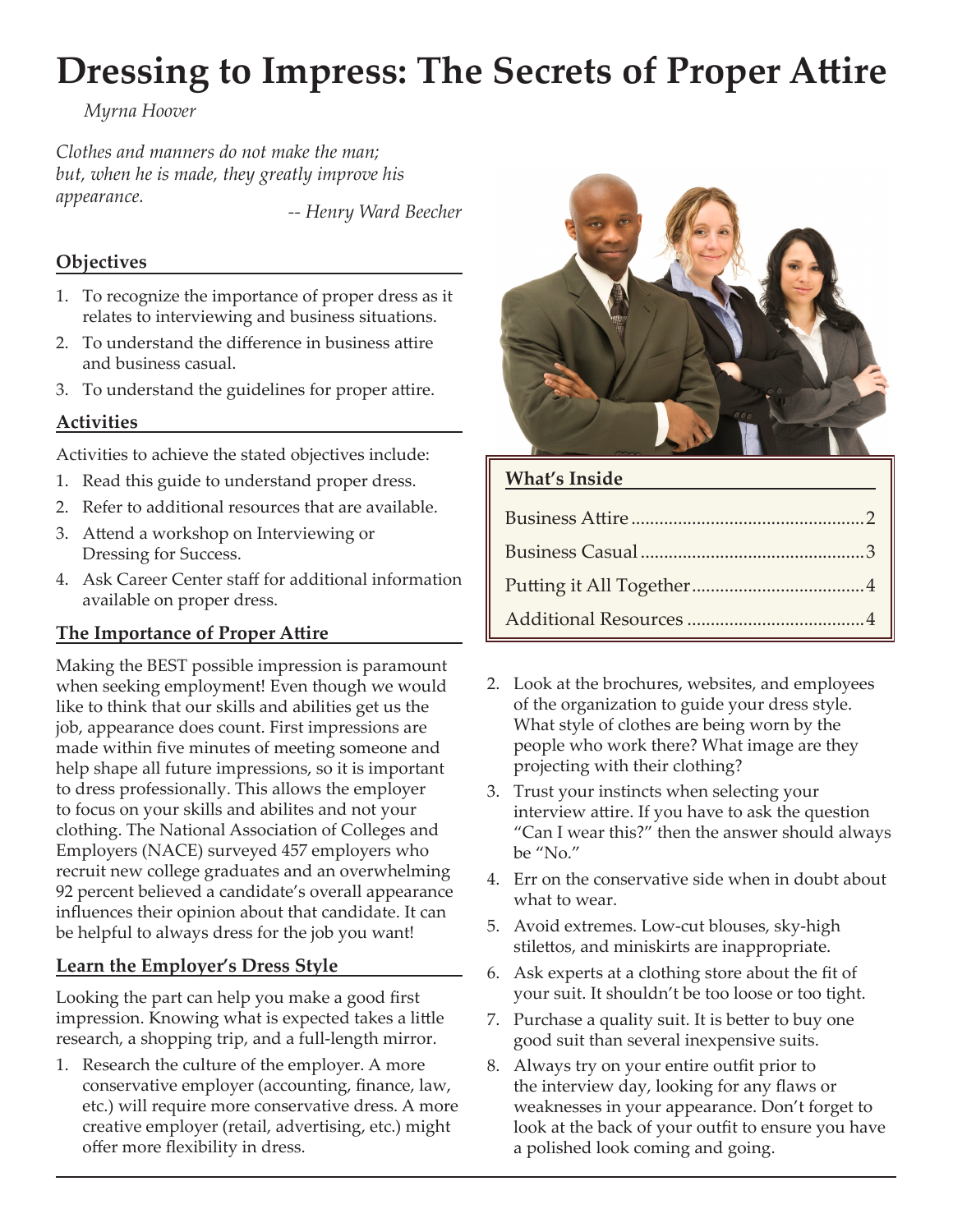## **Business Attire**

Business attire is the written (or unwritten) dress code of an organization. Business attire suggests a formal, conservative dress style. It is expected when interviewing with an employer unless stated otherwise. Attention to detail, impeccable grooming, and a well-fitted suit are vital to make a good lasting impression.

#### **Men's Interview Attire – Back to the Basics**

- 1. The Suit:
	- Choose a neutral suit in charcoal, navy, or gray. Black suits, while in style and acceptable, are less appropriate for an interview.
	- The pant leg should touch the front of the shoe and fall just above the heel in the back.
	- Pants can be cuffed or uncuffed.
	- The fabric of the suit should be gabardine or wool. Blended material is acceptable, but avoid cotton blends as they wrinkle.
	- The suit jacket should be buttoned while standing and unbuttoned to sit. Do not button the bottom button of a three or two-button suit.
	- Avoid suits with doublebreasted jackets.
- 2. The Dress Shirt:
	- y Choose shirts in white, ecru, or light blue.
	- Have your shirt professionally laundered.
	- Always wear a long sleeve shirt.
	- Pointed collars give a more professional image than button down collars, yet both are acceptable.
	- Avoid shirts with insignias.
	- Your shirt sleeve should extend beyond the suit jacket sleeves by ½ inch.
	- Always wear a crewneck undershirt as they give the appearance of a finished look.
- 3. The Tie:
	- Wear a conservative tie with subtle patterns or solid colors.
	- Ties should be of good quality and made of 100% silk.



- The tie should be darker than your shirt.
- The tie should fall to the middle of your belt.
- 4. Socks, Shoes, and Belt:
- Wing tips or lace-up conservative shoes are the most appropriate. Loafers should be used for business casual.
- Choose black, brown, or cordovan shoes. Shoe color should match your suit or be slightly darker.
- Shoes should be in good condition and polished.
- Socks should match the color of your suit and cover your calves.
- Belts should be in good condition and match the color of your shoes.
- 5. Accessories:
- Men should limit accessories/jewelry to three pieces.
- Accessories include watch, ring, handkerchief, lapel pins, cuff links, and tie tacks. A dress watch should be worn – avoid athletic styles.
- Avoid bracelets, necklaces, and visible piercings.
- 6. Grooming:
	- Facial hair should be neatly trimmed (mustache, sideburns); beards are not recommended for an interview.
	- Hair should be neat and conservative, not touching the collar of your shirt.
	- Heavy cologne should be avoided. Soap and antiperspirant will allow the interviewer to remember you, not your scent.
	- Nails should be clean and manicured.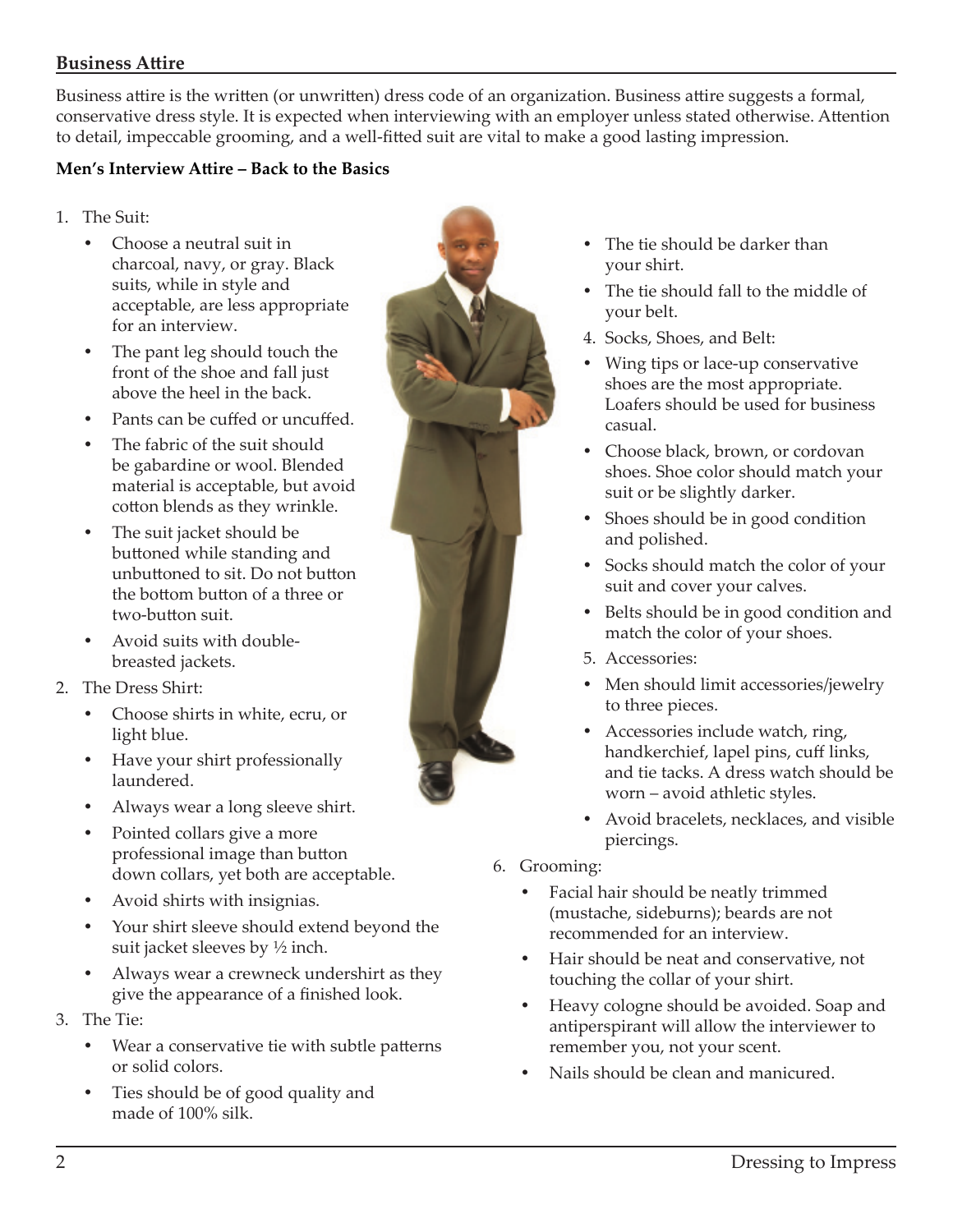## **Women's Interview Attire – Fit in, Don't Stand Out**

- 1. The Suit:
	- Choose a classic suit, avoiding trendy suit styles.
	- For a conservative organization, a skirt suit is still considered the appropriate interview attire. A pantsuit, while acceptable for some organizations, is still considered less formal.
	- Hemlines should be knee length or longer. Miniskirts are inappropriate and give the impression that you are not serious about the interview.



- Choose wool or gabardine.
- You are not limited to a dark-colored suit, but remember the rule – if you

have to ask yourself "Can I?" then don't.

- Make sure the suit flatters your figure and fits well, not too tight or loose.
- Jacket sleeves should fall half an inch below your wrist.
- 2. The Blouse:
	- Blouses should be current, but neither lowcut nor revealing.
	- Do not wear a camisole or sheer blouse.
- 3. Shoes and Hose:
	- Wear pumps or sling backs. Avoid sandals or shoes with open toes or ankle straps.
	- Shoes should be of good quality, preferably leather.
- Shoe color should match your suit or be slightly darker.
- Heels should be 1-2 inches; higher heels should be saved for after hours.
- 4. Accessories:
	- Jewelry should be minimal and conservative. Remove all facial piercing except earrings.
	- Wear only five accessories. Earrings count as two and a watch is the third, allowing two additional accessories. Do not overaccessorize.
- 5. Make-up and Grooming:
	- Makeup should be natural and conservative. Avoid overly dark or bright eyeshadow and lipstick.
	- Nails should be clean and manicured. Avoid very long nails, nail art, and trendy or bright nail polish.
	- Hair should be clean and neat.
	- Perfume should be applied very lightly if at all. A good soap and antiperspirant will allow the interviewer to remember you, not your scent.

# **Business Casual**

Business casual is an oxymoron! Dress code policies have been changing for the last decade. Dressing more casually is meant to make life easier, but confusion over appropriate attire has caused many employers to adopt some type of business casual standard. Whether it is casual Fridays, shirts with the organization's logo, or a guide for acceptable dress, the casual dress code is becoming more defined. Candidates seeking employment with an organization may be instructed to wear "business casual" to a particular event during the interview process without receiving any guidelines to follow. Read on for examples of acceptable business casual attire.

# **Women – Acceptable Attire:**

- Pantsuits are a wise choice for a business casual event (information session, facility tour, etc.).
- A classic sheath paired with a cardigan or a blazer in the same fabric and color is a good choice.